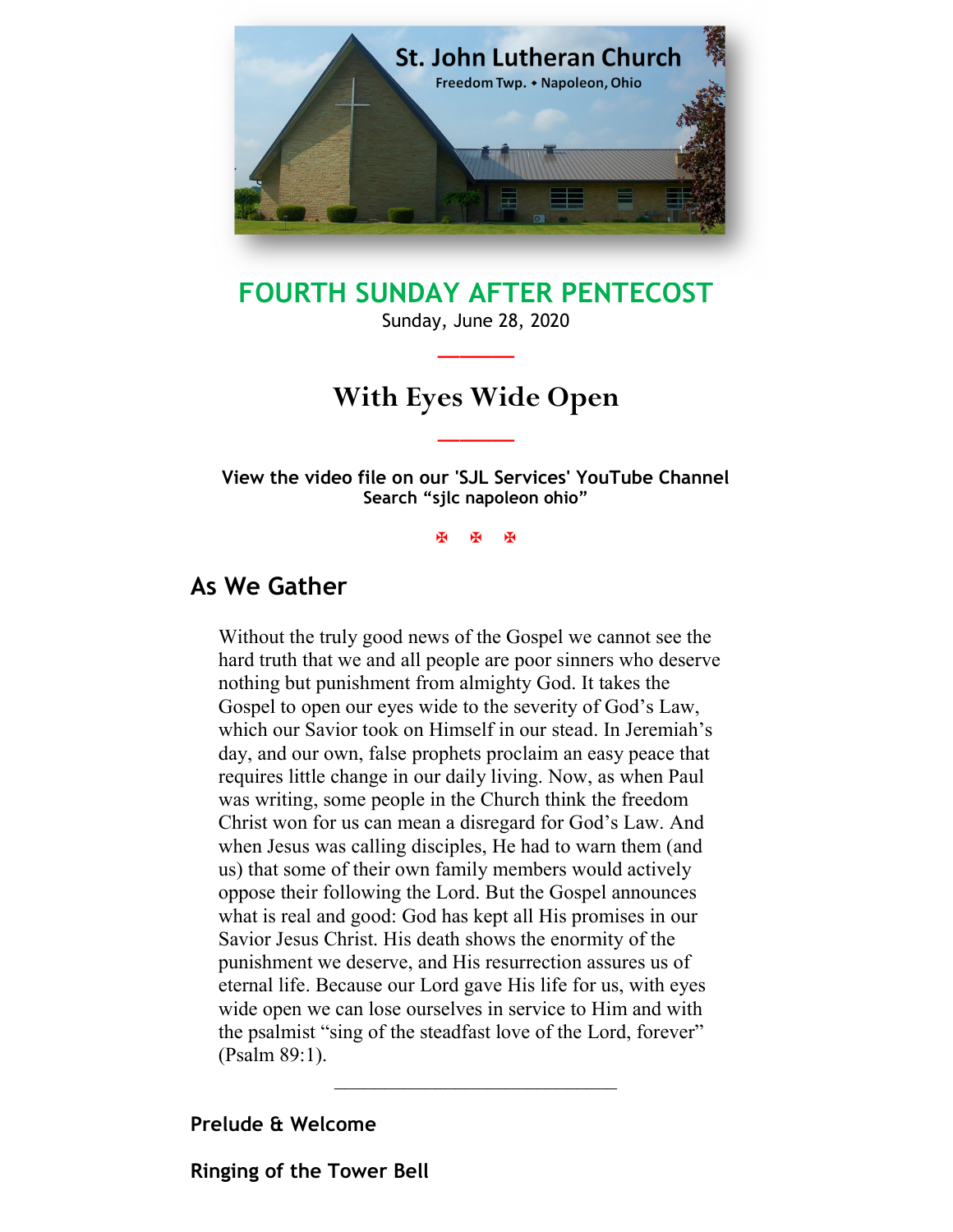### **528 Oh, for a Thousand Tongues to Sing**  $\frac{sts}{1-4}$

- 1 Oh, for a thousand tongues to sing My great Redeemer's praise, The glories of my God and King, The triumphs of His grace!
- 2 My gracious Master and my God, Assist me to proclaim, To spread through all the earth abroad, The honors of Thy name.
- 3 Jesus! The name that charms our fears, That bids our sorrows cease; 'Tis music in the sinner's ears,

'Tis life and health and peace.

4 He breaks the pow'r of canceled sin; He sets the pris'ner free. His blood can make the foulest clean; His blood avails for me. Text: Public domain

### Invocation

- **P** In the name of the Father and of the  $\pm$  Son and of the Holy Spirit.
- **C** Amen.

**Introit** Psalm 89:15–18; antiphon: v. 1

 $\left[ \mathbf{P} \right]$  I will sing of the steadfast love of the Lord, forever; with my mouth I will make known Your faithfulness to all generations.

Blessed are the people who know the festal shout,

- C who walk, O Lord, in the light of Your face,
- $\mathbf{P}$  who exult in Your name all the day

C and in Your righteousness are exalted.

- P For You are the glory of their strength;
- C by Your favor our horn is exalted.
- P For our shield belongs to the Lord,
- C our king to the Holy One of Israel.

Glory be to the Father and to the Son and to the Holy Spirit; as it was in the beginning, is now, and will be forever. Amen.

I will sing of the steadfast love of the Lord, forever; with my mouth I will make known Your faithfulness to all generations.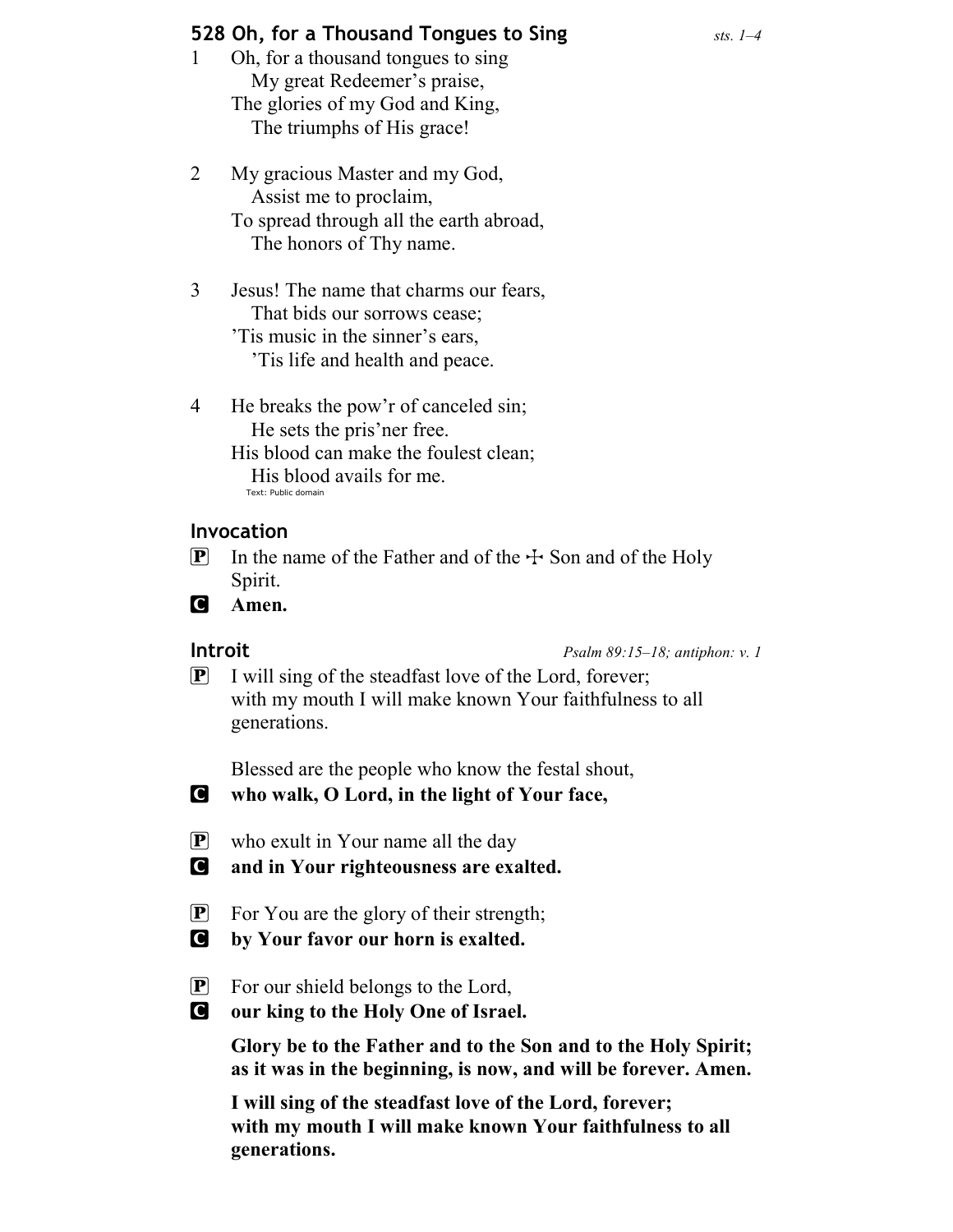### **528 Oh, for a Thousand Tongues to Sing**  $\frac{sts. 5-7}{s}$

- 5 Look unto Him, ye nations; own Your God, ye fallen race. Look and be saved through faith alone, Be justified by grace.
- 6 See all your sins on Jesus laid; The Lamb of God was slain. His soul was once an off'ring made For ev'ry soul of man.
- 7 To God all glory, praise, and love Be now and ever giv'n

By saints below and saints above, The Church in earth and heav'n. Text: Public domain

### Salutation

- $\mathbf{P}$  The Lord be with you.
- C And also with you.

### Prayer of the Day

- $\mathbf{P}$  Let us pray. Almighty God, by the working of Your Holy Spirit, grant that we may gladly hear Your Word proclaimed among us and follow its directing; through Jesus Christ, Your Son, our Lord, who lives and reigns with You and the Holy Spirit, one God, now and forever.
- **C** Amen.

### **Old Testament Reading Server All Accords** Jeremiah 28:5–9

 $5<sup>5</sup>$ Then the prophet Jeremiah spoke to Hananiah the prophet in the presence of the priests and all the people who were standing in the house of the LORD, <sup>6</sup> and the prophet Jeremiah said, "Amen! May the LORD do so; may the LORD make the words that you have prophesied come true, and bring back to this place from Babylon the vessels of the house of the LORD, and all the exiles. <sup>7</sup>Yet hear now this word that I speak in your hearing and in the hearing of all the people. <sup>8</sup>The prophets who preceded you and me from ancient times prophesied war, famine, and pestilence against many countries and great kingdoms. <sup>9</sup>As for the prophet who prophesies peace, when the word of that prophet comes to pass, then it will be known that the LORD has truly sent the prophet."

- $\Box$  This is the Word of the Lord.
- C Thanks be to God.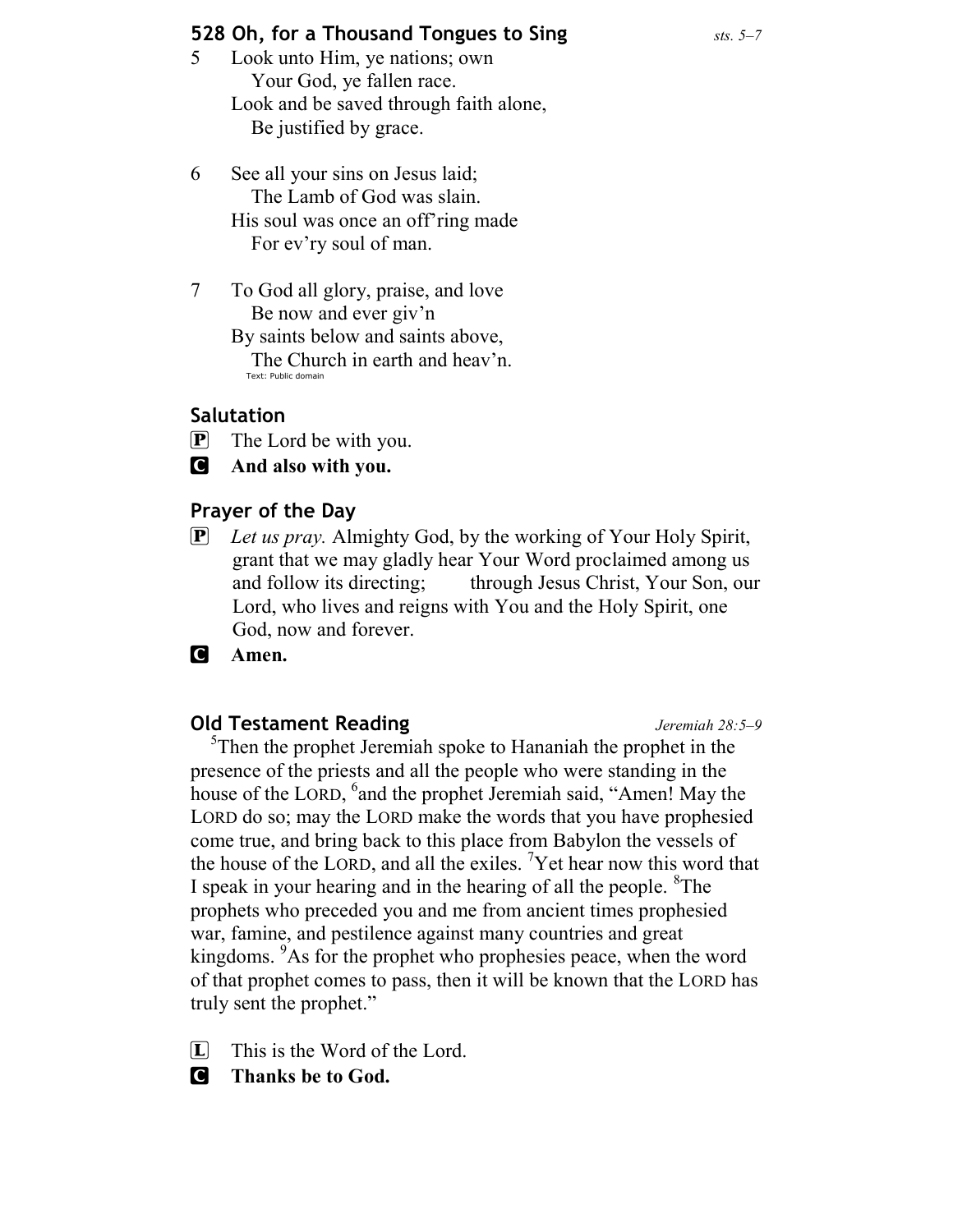### Confession

- **P** The Jewish people were in exile far from the Promised Land, a punishment for disobeying God, when Jeremiah confronted Hananiah.
- C And we are in exile between Eden and paradise, disobedient children of Adam, one and all.
- **P** People listened to the false promises of Hananiah.
- C We, too, are guilty of listening to the false promises of the devil. The truth is hard, and we are sorry. Forgive us.

**Psalm** 119:153–154

- **P** Look on my affliction and deliver me,
- C for I do not forget Your law.
- $\boxed{\mathbf{P}}$  Plead my cause and redeem me;
- C give me life according to Your promise!

### Forgiveness

 $\mathbf{P}$  Political peace came for Israel when God allowed Cyrus to let the people return, and eternal peace was made possible for us and all people when our Lord Jesus paid for all sin, offering Himself on the cross in our stead. For His sake you are forgiven. What is real by the grace of God is always good.

### C Amen. Thanks be to God.

### **760 What God Ordains Is Always Good**  $s_{sts.}$  **1–2**

- 1 What God ordains is always good: His will is just and holy. As He directs my life for me, I follow meek and lowly. My God indeed In ev'ry need Knows well how He will shield me; To Him, then, I will yield me.
- 2 What God ordains is always good: He never will deceive me; He leads me in His righteous way, And never will He leave me. I take content What He has sent; His hand that sends me sadness

Will turn my tears to gladness. Text: Public domain

Epistle Romans 7:1–13

L Do you not know, brothers—for I am speaking to those who know the law—that the law is binding on a person only as long as he lives? Thus a married woman is bound by law to her husband while he lives, but if her husband dies she is released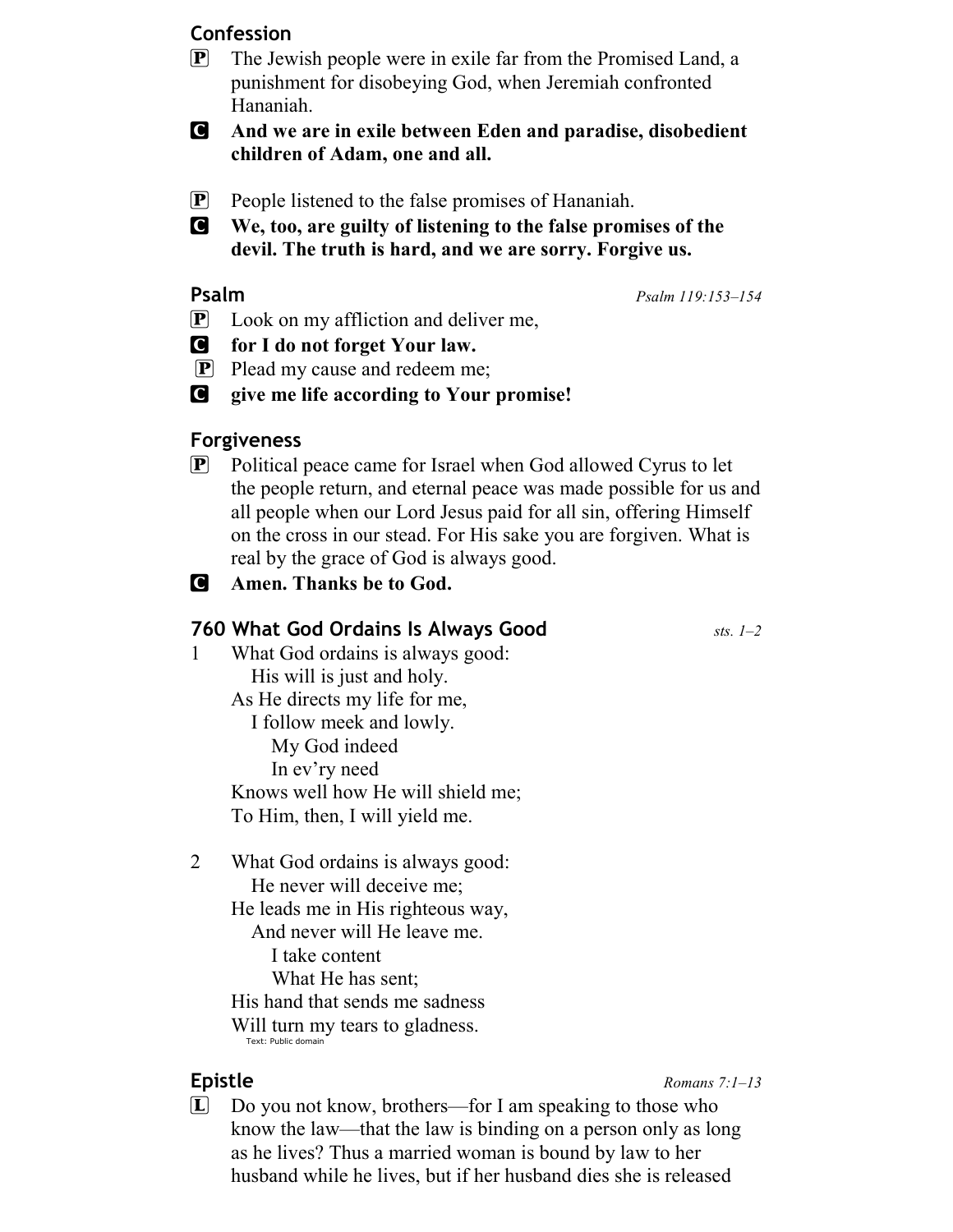from the law of marriage. Accordingly, she will be called an adulteress if she lives with another man while her husband is alive. But if her husband dies, she is free from that law, and if she marries another man she is not an adulteress.

Likewise, my brothers, you also have died to the law through the body of Christ, so that you may belong to another, to Him who has been raised from the dead, in order that we may bear fruit for God. For while we were living in the flesh, our sinful passions, aroused by the law, were at work in our members to bear fruit for death. But now we are released from the law, having died to that which held us captive, so that we serve not under the old written code but in the new life of the Spirit.

### C What then shall we say? That the law is sin?

 $\Box$  By no means! Yet if it had not been for the law, I would not have known sin. I would not have known what it is to covet if the law had not said, "You shall not covet." But sin, seizing an opportunity through the commandment, produced in me all kinds of covetousness. Apart from the law, sin lies dead. I was once alive apart from the law, but when the commandment came, sin came alive and I died. The very commandment that promised life proved to be death to me. For sin, seizing an opportunity through the commandment, deceived me and through it killed me. So the law is holy, and the commandment is holy and righteous and good.

### C Did that which is good, then, bring death to me?

- $\Box$  By no means! It was sin, producing death in me through what is good, in order that sin might be shown to be sin, and through the commandment might become sinful beyond measure.
- $\Box$  This is the Word of the Lord.

### **C** Thanks be to God.

### Confession

 $\mathbf{P}$  Paul here announces that our incorporation into the Body of Christ frees us from our captivity to the Law. That is why Paul points out that we cannot recognize sin without its being condemned in the Law.

C Looking into the mirror of the Law, we recognize that we have become "sinful beyond measure." The truth is hard, and we are sorry. Forgive us.

**Psalm** Psalm 119:155–156

- $\left| \mathbf{P} \right|$  Salvation is far from the wicked,
- C for they do not seek Your statutes.

**P** Great is your mercy, O Lord;

C give me life according to Your just decrees.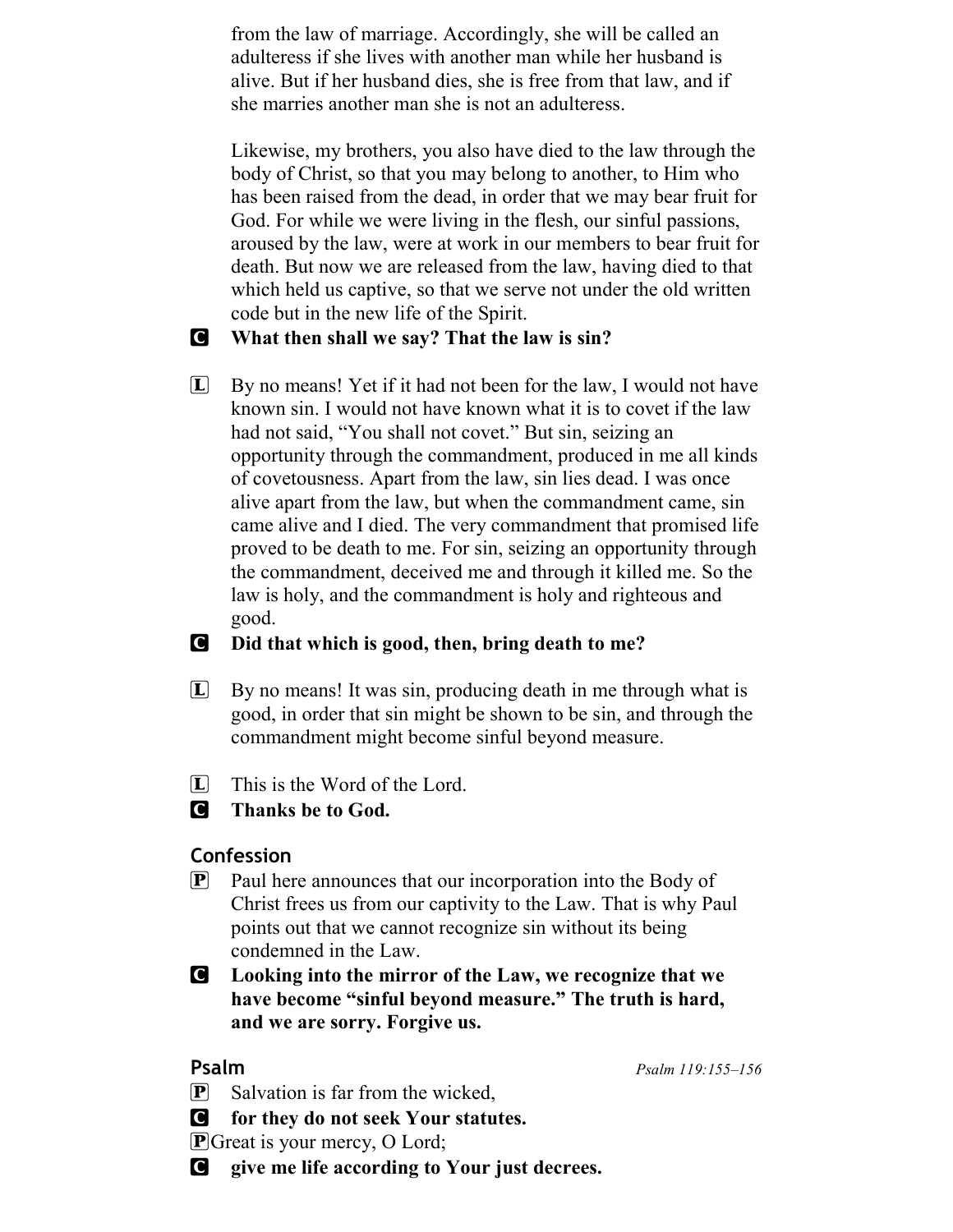### Forgiveness

- $\mathbf{P}$  The severity of the Law, which ought to have been meted out against us, was poured out on our Lord on the cross. The freedom we have is to "bear fruit for God," who raised Him from the dead. Because of Christ's victory you are forgiven. What is real by the grace of God is always good.
- **C** Amen. Thanks be to God.

### **760 What God Ordains Is Always Good**  $\frac{sts}{s}$  sts. 3–4

- 3 What God ordains is always good: His loving thought attends me; No poison can be in the cup That my physician sends me. My God is true; Each morning new I trust His grace unending, My life to Him commending.
- 4 What God ordains is always good: He is my friend and Father; He suffers naught to do me harm Though many storms may gather. Now I may know Both joy and woe; Someday I shall see clearly

That He has loved me dearly. Text: Public domain

### Holy Gospel Matthew 10:34–42

P The Holy Gospel according to St. Matthew, the tenth chapter. **G** Glory to You, O Lord.

 $34$ [Jesus said:] "Do not think that I have come to bring peace to the earth. I have not come to bring peace, but a sword.  ${}^{35}$  For I have come to set a man against his father, and a daughter against her mother, and a daughter-in-law against her mother-in-law. <sup>36</sup>And a person's enemies will be those of his own household. <sup>37</sup>Whoever loves father or mother more than me is not worthy of me, and whoever loves son or daughter more than me is not worthy of me.<sup>38</sup>And whoever does not take his cross and follow me is not worthy of me. <sup>39</sup>Whoever finds his life will lose it, and whoever loses his life for my sake will find it.

<sup>40</sup>"Whoever receives you receives me, and whoever receives me receives him who sent me. <sup>41</sup>The one who receives a prophet because he is a prophet will receive a prophet's reward, and the one who receives a righteous person because he is a righteous person will receive a righteous person's reward. <sup>42</sup>And whoever gives one of these little ones even a cup of cold water because he is a disciple, truly, I say to you, he will by no means lose his reward."

 $\mathbf{P}$  This is the Gospel of the Lord.

**C** Praise to You, O Christ.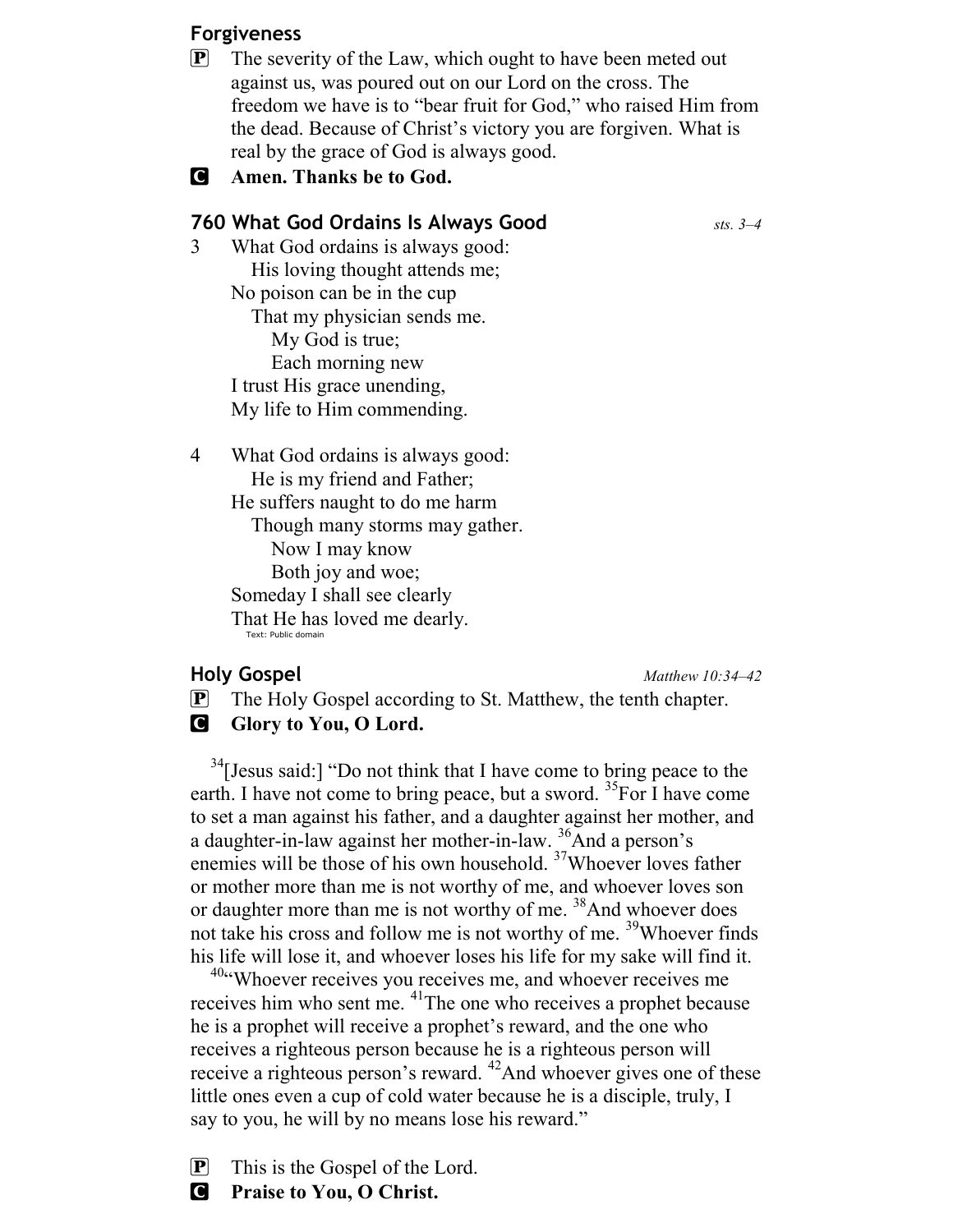### Confession & Forgiveness

- P Here our Lord makes clear the turmoil that following Him might entail. He calls us take up our crosses and even lose ourselves for His sake in order to find true life.
- C But we are sinful in every way, not always putting You first. The truth is hard, and we are sorry. Forgive us.
- P Our Lord grants us life according to His steadfast love and even rewards those who receive His imperfect followers. By the overflowing mercy of God you are forgiven. What is real by the grace of God is always good.
- C Amen. Thanks be to God.

### **760 What God Ordains Is Always Good**  $s_{sts.}$   $5-6$

5 What God ordains is always good: Though I the cup am drinking Which savors now of bitterness, I take it without shrinking. For after grief God gives relief, My heart with comfort filling And all my sorrow stilling.

6 What God ordains is always good: This truth remains unshaken. Though sorrow, need, or death be mine, I shall not be forsaken. I fear no harm, For with His arm He shall embrace and shield me; So to my God I yield me. Text: Public domain

### Sermon 'Which Prophet to Believe?"

### I Will Sing of the Mercies of the Lord Forever

1 I will sing of the mercies of the Lord forever, I will sing, I will sing. I will sing of the mercies of the Lord forever, I will sing of the mercies of the Lord. With my mouth will I make known Thy faithfulness, Thy faithfulness; With my mouth will I make known Thy faithfulness to all generations. I will sing of the mercies of the Lord forever, I will sing of the mercies of the Lord. Text: Public domain

### Offering Prayer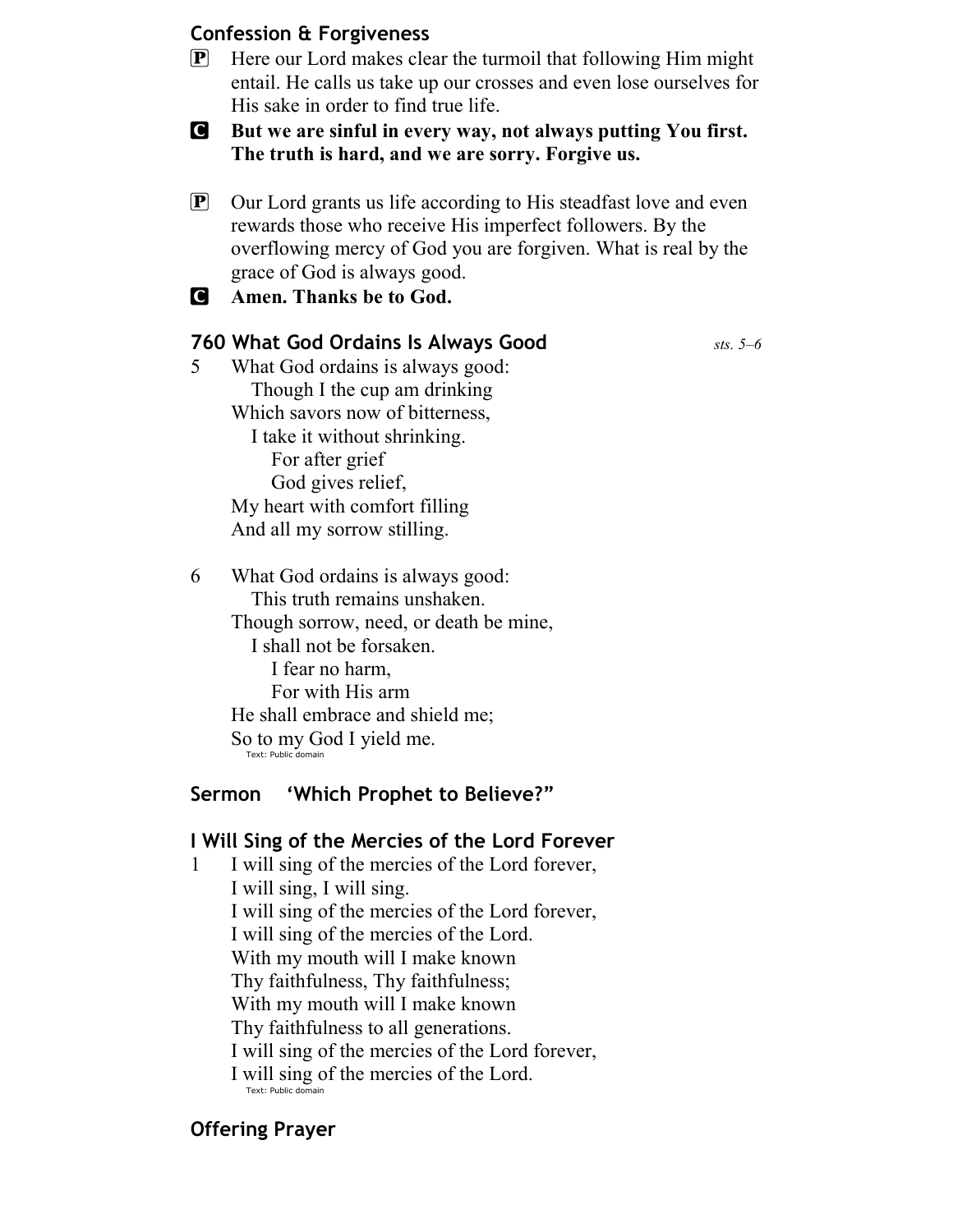### Apostles' Creed Nicene Creed Nicene Creed

C I believe in God, the Father Almighty, maker of heaven and earth.

> And in Jesus Christ, His only Son, our Lord, who was conceived by the Holy Spirit, born of the virgin Mary, suffered under Pontius Pilate, was crucified, died and was buried. He descended into hell. The third day He rose again from the dead. He ascended into heaven and sits at the right hand of God the Father Almighty. From thence He will come to judge the living and the dead.

I believe in the Holy Spirit, the holy Christian Church, the communion of saints, the forgiveness of sins, the resurrection of the body, and the life  $\div$  everlasting. Amen.

### Prayer of the Church

### Lord's Prayer

**C** Our Father who art in heaven, hallowed be Thy name, Thy kingdom come, Thy will be done on earth as it is in heaven; give us this day our daily bread; and forgive us our trespasses as we forgive those who trespass against us; and lead us not into temptation, but deliver us from evil. For Thine is the kingdom and the power and the glory forever and ever. Amen.

### Thanksgiving

 $\overline{P}$  Let us pray. Almighty God, you have built your Church upon the foundation of the apostles and prophets, Jesus Christ himself being the chief cornerstone: Grant us so to be joined together in unity of spirit by their teaching, that we may be made a holy temple acceptable to you; through Jesus Christ our Lord.

C Amen.